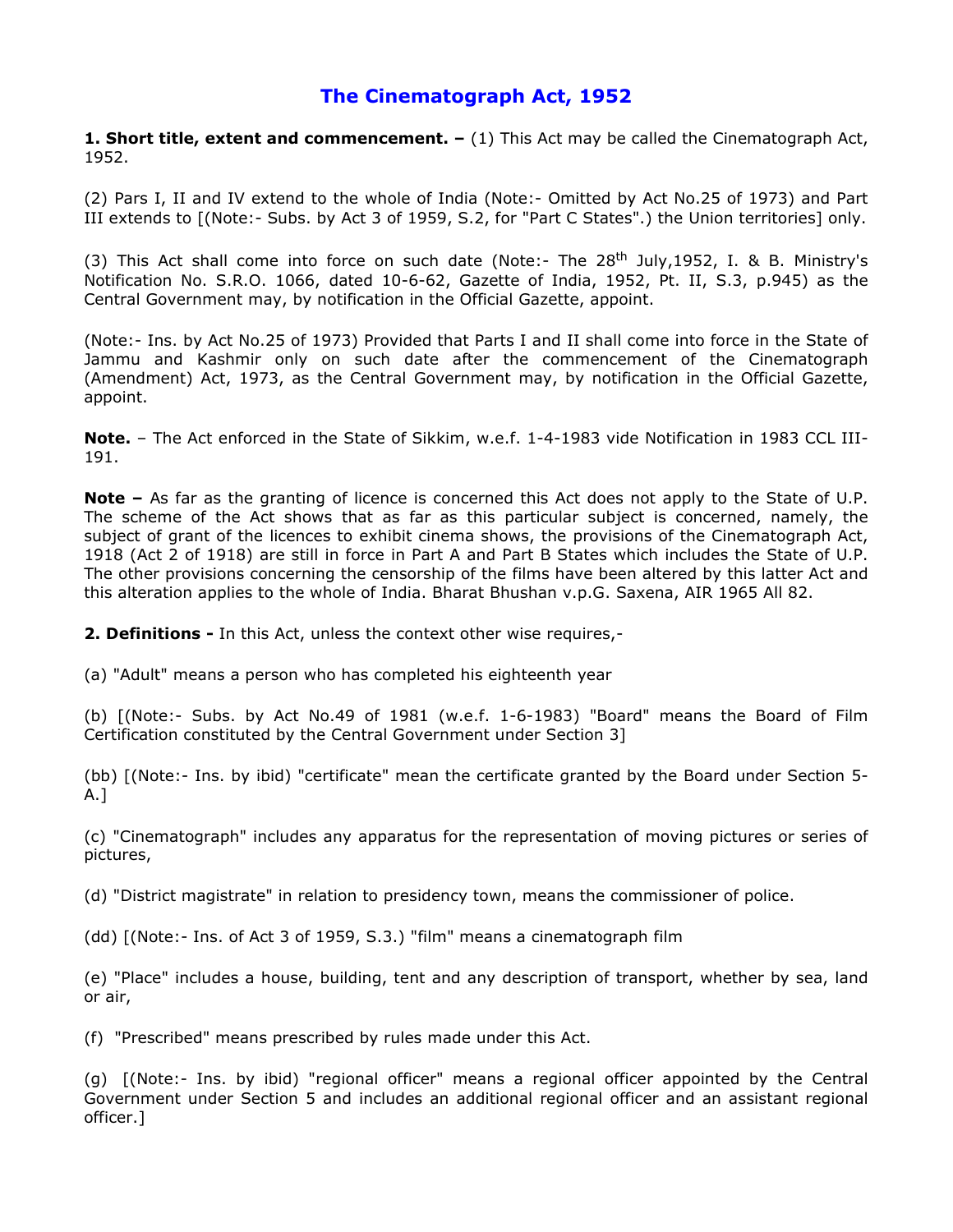(h) [(Note:- Ins. by ibid) "Tribunal" means the Appellate Tribunal constituted under Section 5-D.]

**2-A. Construction of reference to any law not in force or any functionary not in existence in the State of Jammu and Kashmir-** Any reference in this Act to any law which is not in force, or any functionary not in existence, in the state of Jammu and Kashmir, shall, in relation to that Stat, be construed as a reference to the corresponding law in force, or to the corresponding functionary in existence, in that State.

**3. Board of Film Censors -** (1) For the purpose of sanctioning films for public exhibition, the Central Government may, by notification in the official Gazette, constitute a Board to be called the [Board of Film Certification (Note:- Subs. by Act No.49 of 1981 (w.e.f.1-6-1983)] which shall consist of a Chairman and [(Note:- Subs. by Act No.49 of 1981 (w.e.f.1-6-1983) not less than twelve and not more than twenty five] other members appointed by the Central Government.

(2) The Chairman of the Board shall receive such salary and allowance as may be determined by the Central Government, and the other members shall receive such allowances or fees for attending the meetings of the Board as may be prescribed.

(3) The other terms and conditions of service of the members of the Board shall be such as may be prescribed. **4. Examination of films -** (1) Any person desiring to exhibit any film shall in the prescribed manner make an application to the Board for ac certificate in respect thereof, and the Board may, after examining or having the film examined in the prescribed manner-

(i) Sanction the film for unrestricted public exhibition (Note:- Omitted by ibid).

[(Note:- Ins. by ibid) Provided that, having regard to any material in the film, if the Board is of the opinion that it is necessary to caution that the question as to whether any child below the age of twelve years may be allowed to see such a film should be considered by the parents or guardian of such child, the Board may sanction the film for unrestricted public exhibition with an endorsement to that effect or;];

(ii) Sanction the film for public exhibition restricted to adults, or

(iia) [(Note:- Subs. by Act 49 of 1981 (w.e.f. 1-6-1983) sanction the film for public exhibition restricted to members of any profession or any class of persons, having regard to the nature, content and theme of the film; or;];

(iii) [(Note:- Subs. by Act 49 of 1981 (w.e.f. 1-6-1983) direct the applicant to carry out such excisions or modifications in the film as it thinks necessary before sanctioning the film for public exhibition under any of the foregoing clauses; or

(iv) Refuse to sanction the film for public exhibition.

(2) No action under [the proviso to clause (I), clause (ii), clause (iia), clause (iii) or clause (iv) (Note:- Subs. by Act 49 of 1981 (w.e.f. 1-6-1983)] of sub section (1) shall be taken by the Board except after giving an opportunity to the applicant for representing his views in the matter.

**4. Examination of films -** (1) Any person desiring to exhibit any film shall in the prescribed manner make an application to the Board for ac certificate in respect thereof, and the Board may, after examining or having the film examined in the prescribed manner-

(i) Sanction the film for unrestricted public exhibition (Note:- Omitted by ibid).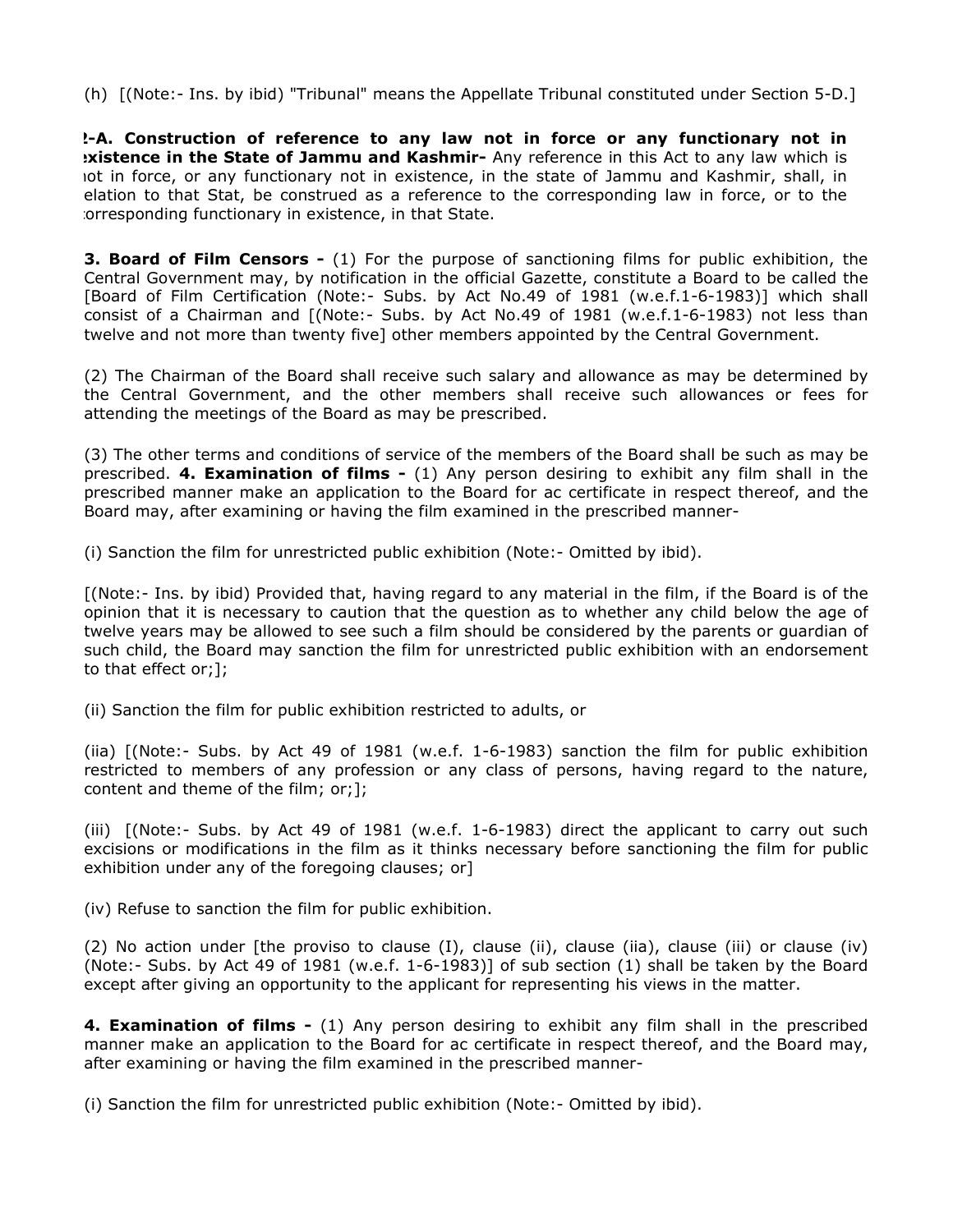[(Note:- Ins. by ibid) Provided that, having regard to any material in the film, if the Board is of the opinion that it is necessary to caution that the question as to whether any child below the age of twelve years may be allowed to see such a film should be considered by the parents or guardian of such child, the Board may sanction the film for unrestricted public exhibition with an endorsement to that effect or;];

(ii) Sanction the film for public exhibition restricted to adults, or

(iia) [(Note:- Subs. by Act 49 of 1981 (w.e.f. 1-6-1983) sanction the film for public exhibition restricted to members of any profession or any class of persons, having regard to the nature, content and theme of the film; or;];

(iii) [(Note:- Subs. by Act 49 of 1981 (w.e.f. 1-6-1983) direct the applicant to carry out such excisions or modifications in the film as it thinks necessary before sanctioning the film for public exhibition under any of the foregoing clauses; or]

(iv) Refuse to sanction the film for public exhibition.

(2) No action under [the proviso to clause (I), clause (ii), clause (iia), clause (iii) or clause (iv) (Note:- Subs. by Act 49 of 1981 (w.e.f. 1-6-1983)] of sub section (1) shall be taken by the Board except after giving an opportunity to the applicant for representing his views in the matter.

**5. Advisory panels-** (1) For the purpose of enabling the Board of efficiently discharge its functions under this Act, the Central Government may establish at such regional centers as it thinks fit, advisory panels each of which shall consist of such number of persons being persons qualified in the opinion of the Central Government may think fit to appoint thereto.

(2) At each regional center there shall be as many regional officers as the Central Government may think fit to appoint and rule made in this behalf may provide for the association of regional officers in the examination of films.

(3) The Board may consult in such manner as may be prescribed any advisory panel in respect of any film for which an application for a certificate has been made.

(4) It shall be the duty of every such advisory panel whether acting as a body or in committees as may be provided in the rules made in this behalf to examine the film and to make such recommendations to the Board as it thinks fit.

(5) The members of the advisory panel shall not be entitled to any salary but shall receive such fees or allowances as may be prescribed.

## **Notes**

Where the order under Section 5(4) by the Ministry of Information and Broadcasting, New Delhi was served on the petitioner in Bombay, the Bombay High Court had no jurisdiction to entertain under Article 226 of the Constitution.

**5-A. Certification of films. –** [(Note:- Subs. by Act 49 of 1981 (w.e.f. 1-6-1983) (1) If, after examining a film or having it examined in the prescribed manner, the Board considers that –

(a) The film is suitable for unrestricted public exhibition, or, as the case may be, for unrestricted public exhibition with an endorsement of the nature mentioned in the proviso to clause (I) of subsection (1) of Section 4, it shall grant to the person applying for a certificate in respect of the film a "U" certificate or, as the case may be, a "UA" certificate ; or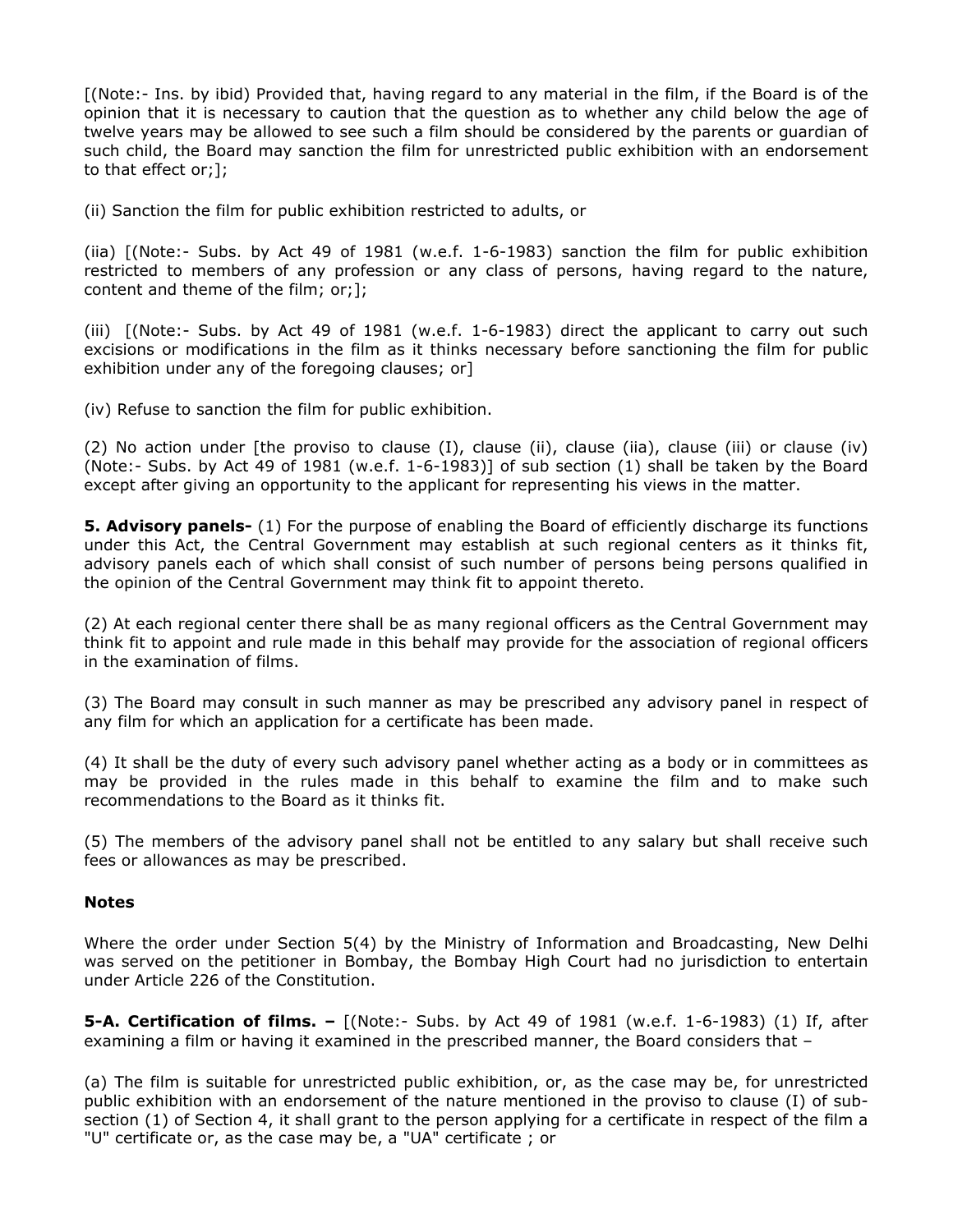(b) The film is not suitable for unrestricted public exhibition, but is suitable for public exhibition restricted to adults or, as the case may be, is suitable for public exhibition restricted to members of any profession or any class of persons, it shall grant to the person applying for a certificate in respect of the film an "A" certificate or, as the case may be, a "S" certificate ;

and cause the film to be so marked in the prescribed manner :

Provided that the applicant for the certificate, any distributor or exhibitor or any other person to whom the rights in the film have passed shall not be liable for punishment under any law relating to obscenity in respect of any matter contained in the film for which certificate has been granted under clause (a) or clause (b).].

(2) A certificate granted or an order refusing to grant a certificate in respect of any film shall be published in the Gazette of India.

(3) Subject to the other provisions contained in this Act, a certificate granted by the Board under this Section shall be valid throughout India for a period of ten years.

**5-B. Principles for guidance in certifying films. –** (1) A film shall not be certified for public exhibition if, in the opinion of the authority competent to grant the certificate, the film or any part of it is against the interests of [(Ins. by Act 49 of 1981 (w.e.f. 1-6-1983) the sovereignty and integrity of India] the security of the State, friendly relations with foreign States, public order, decency or morality, or involves defamation or contempt of court or is likely to incite the commission of any offence.

(2) Subject to the provisions contained in sub-section (1), the Central Government may issue such directions as it may think fit setting out the principles which shall guide the authority competent to grant certificates under this Act in sanctioning films for public exhibition.

## **Notes**

Censorship in India has full justification in the field of the exhibition of cinema films. It is in the interest of society. The censorship of films including prior restraint is justified under the Constitution.

It has almost universally recognised that the treatment of motion pictures must be different from that of other forms of art and expression. Therefore classification of films into categories of "U" films "A" films is a reasonable classification.

It is not elements of rape, leprosy, sexual immorality which should attract the censor's scissors but how the theme is handled by the producer.

**5-C. Appeals.** – (1) Any person applying for a certificate in respect of a film who is aggrieved by any order of the Board -

- (a) Refusing to grant a certificate ; or
- (b) Granting only an "A" certificate ; or
- (c) Granting only a "S" certificate ; or
- (d) Granting only a "UA" certificate ; or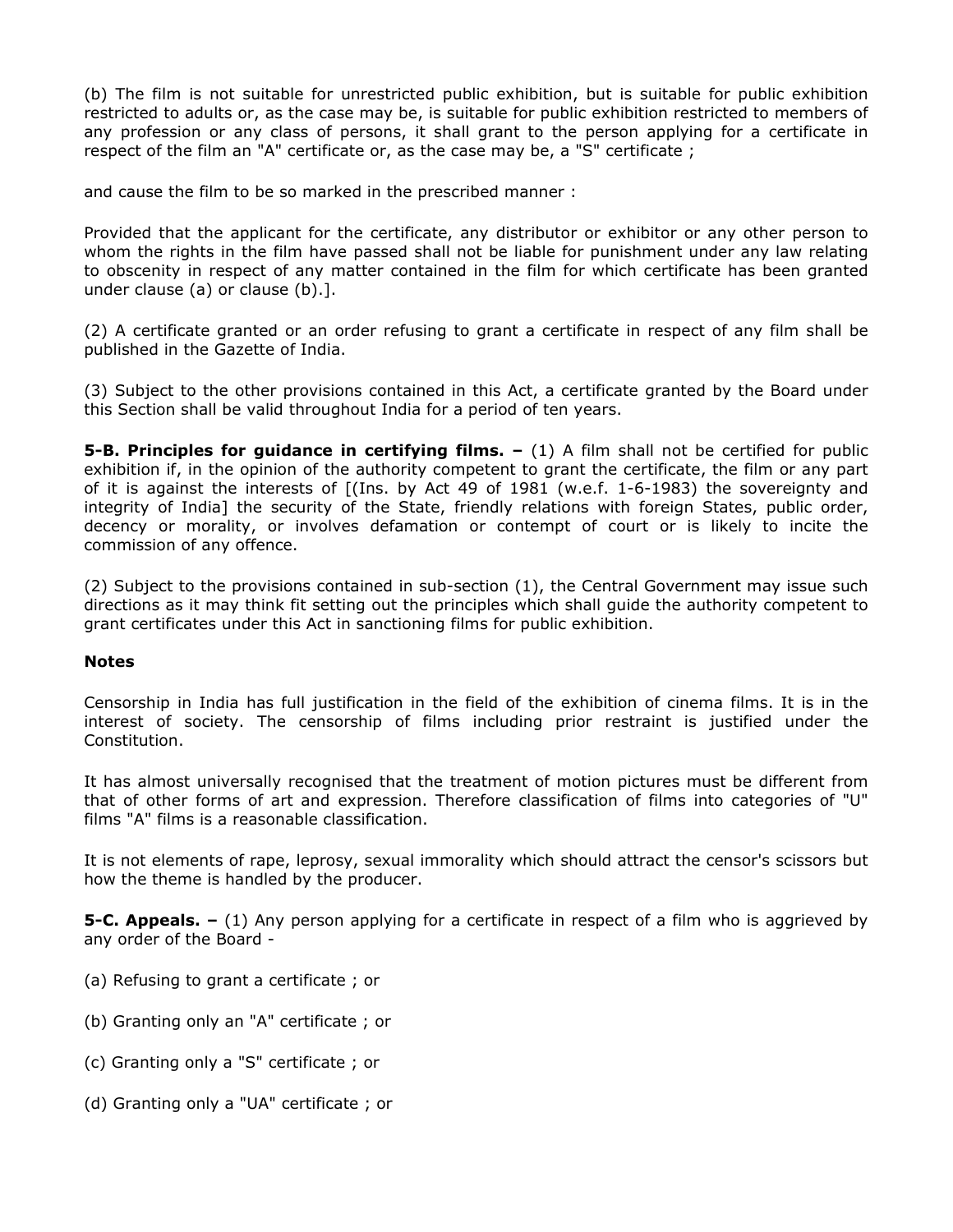(e) Directing the applicant to carry out any excisions or modifications, may, within thirty days from the date of such order, prefer an appeal to the Tribunal :

Provided that the Tribunal may, if it is satisfied that the appellant was prevented by sufficient cause from filing the appeal within the aforesaid period of thirty days, allow such appeal to be admitted within a further period of thirty days.

(2) Every appeal under this section shall be made by a petition in writing and shall be accompanied by a brief statement of the reasons for the order appealed against where such statement has been furnished to the appellant and by such fees, not exceeding rupees one thousand, as may be prescribed.

**5-D. Constitution of Appellate Tribunal.** – (1) For the purpose of hearing appeals against any order of the Board under Section 5-C, the Central Government shall, by notification in the Official Gazette, constitute an Appellate Tribunal.

(2) The head office of the Tribunal shall be at New Delhi or at such other place as the Central Government may, by notification in the Official Gazette, specify.

(3) Such Tribunal shall consist of a Chairman and not more than four other members appointed by the Central Government.

(4) A person shall not be qualified for appointment as the Chairman of the Tribunal unless he is a retired Judge of a High Court, or is a person who is qualified to be a Judge of a High Court.

(5) The Central Government may appoint such persons who, in its opinion, are qualified to judge the effect of films on the public, to be members of the Tribunal.

(6) The Chairman of the Tribunal shall receive such salary and allowances as may be determined by the Central Government and the members shall receive such allowances or fees as may be prescribed.

(7) Subject to such rules as may be made in this behalf, the Central Government may appoint a Secretary and such other employees as it may think necessary for the efficient performance of the functions of the Tribunal under this Act.

(8) The Secretary to, and other employees of, the Tribunal shall exercise such powers and perform such duties as may be prescribed after consultation with the Chairman of the Tribunal.

(9) The other terms and conditions of service of the Chairman and members of, and the Secretary to, and other employees of, the Tribunal shall be such as may be prescribed.

(10) Subject to the provisions of this Act, the Tribunal may regulate its own procedure.

(11) The Tribunal may, after making such inquiry into the matter as it considers necessary, and after giving the appellant and the Board an opportunity of being heard in the matter, make such order in relation to a film as it thinks fit and the Board shall dispose of the matter in conformity with such order.

**5-E. Suspension and revocation of certificate-** (1) Notwithstanding anything contained in sub section (2) of Section 6,the Central Government may, by notification in the Official Gazette, suspend a certificate granted under this Part, for such period as it thinks fit or may revoke such certificate if it is satisfied that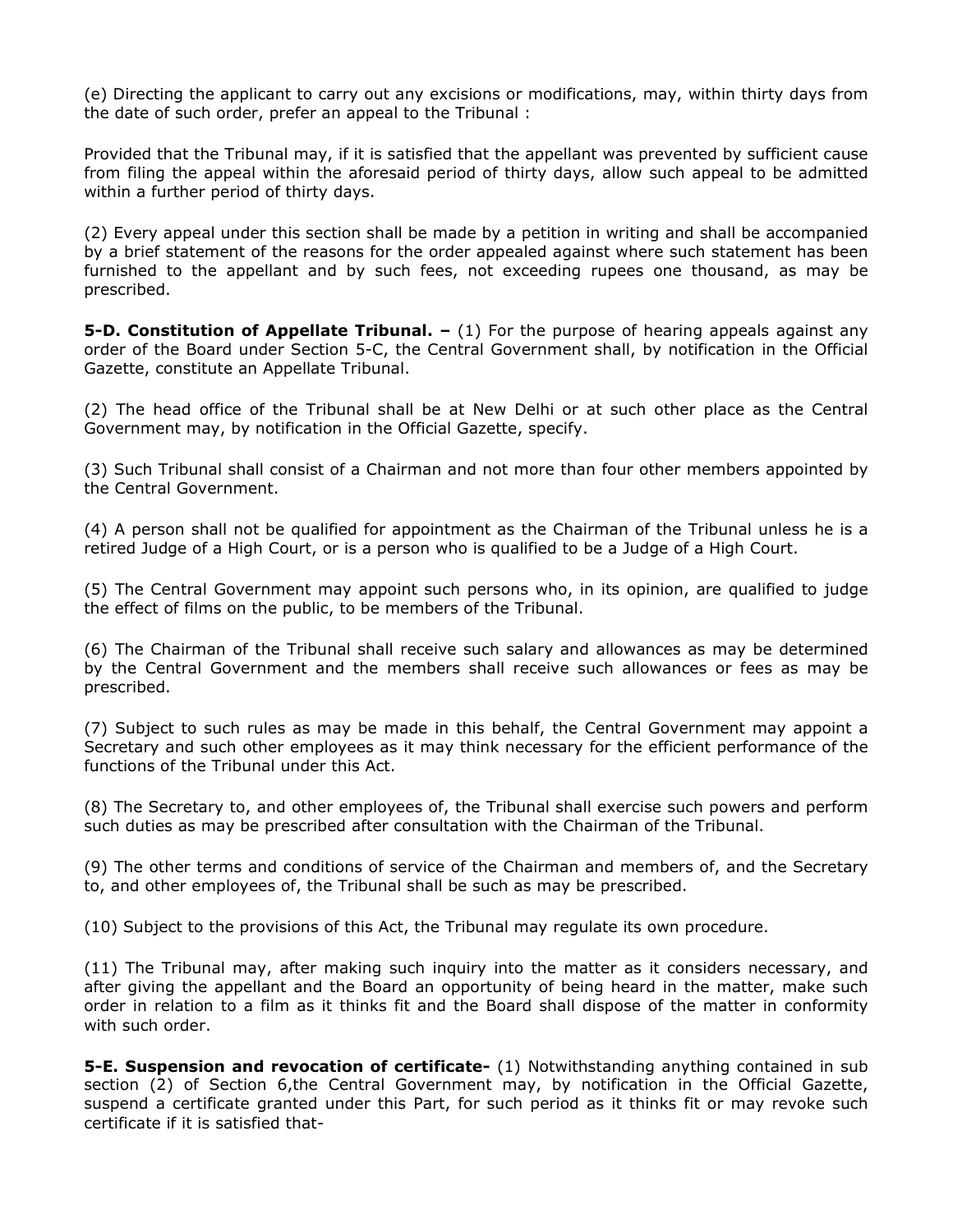(i) The film in respect of which the certificate was granted, was being exhibited in a form other than the one in which it was certified , or

(ii) The film or any part thereof it being exhibited in contravention of the provisions of this part rules made there under.

(2) Where a notification under sub-section (1) has been published, the Central Government may require the applicant for certificate or any other person to whom the rights in the film have passed, or both, to deliver up the certificate and all duplicate certificates, if any, granted in respect of the film to the Board or to any person or authority specified in the said notification.

(3) No action under this section shall be taken except after giving an opportunity to the person concerned for representing his views in the matter.

(4) During the period in which a certificate remains suspended under this section, the film shall be deemed to be an uncertified film.

**5-F. Review of orders by Central Government.**  $- (1)$  Where an applicant for a certificate or any other person to whom the rights in the film have passed, is aggrieved by any order of the Central Government under Section 5-E, he may, within sixty days of the date of publication of the notification in the Official Gazette, make an application to the Central Government for review of the order, setting out in such application the grounds on which he considers such review to be necessary :

Provided that the Central Government may, if it is satisfied that the applicant for a certificate or that other person was prevented by sufficient cause from filing an application for review within the aforesaid period of sixty days, allow such application to be filed within a further period of sixty days.

(2) On receipt of the application under sub-section (1), the Central Government may, after giving the aggrieved person a reasonable opportunity of being heard, and after making such further inquiry, as it may consider necessary, pass such order as it thinks fit, confirming, modifying or reversing its decision and the Board shall dispose of the matter in conformity with such order.

**6. Revisional powers of the Central Government -** (1) Notwithstanding anything contained in this Part, the Central Government [(Note:- Subs. by Act 49 of 1981 (w.e.f. 1-6-1983) may, of its own motion, at any stage] call for the record of any proceeding in relation to any film which is pending before, or has been decided by the Board [(Note:- Ins. by ibid) or, as the case may be, decided by the Tribunal (but not including any proceeding in respect of any matter which is pending before the Tribunal)] and after such inquiry into the matter as it considers necessary, make such order in relation thereto as it thinks fit, and the Board shall dispose of the matter in conformity with such order.

Provided that no such order shall be made prejudicially affecting any person applying for a certificate or to whom a certificate has been granted, as the case may be, except after giving him an opportunity for representing his views in the matter.

[(Note:- Ins. by ibid) Provided further that nothing in this sub section shall require the Central Government to disclose any fact which it considers to be against public interest to disclose.]

(2) Without prejudice to the powers conferred on it under sub section (1), the Central Government may, by notification in the Official Gazette, direct that-

(a) A film which has been granted a certificate shall be deemed to be uncertified film in the whole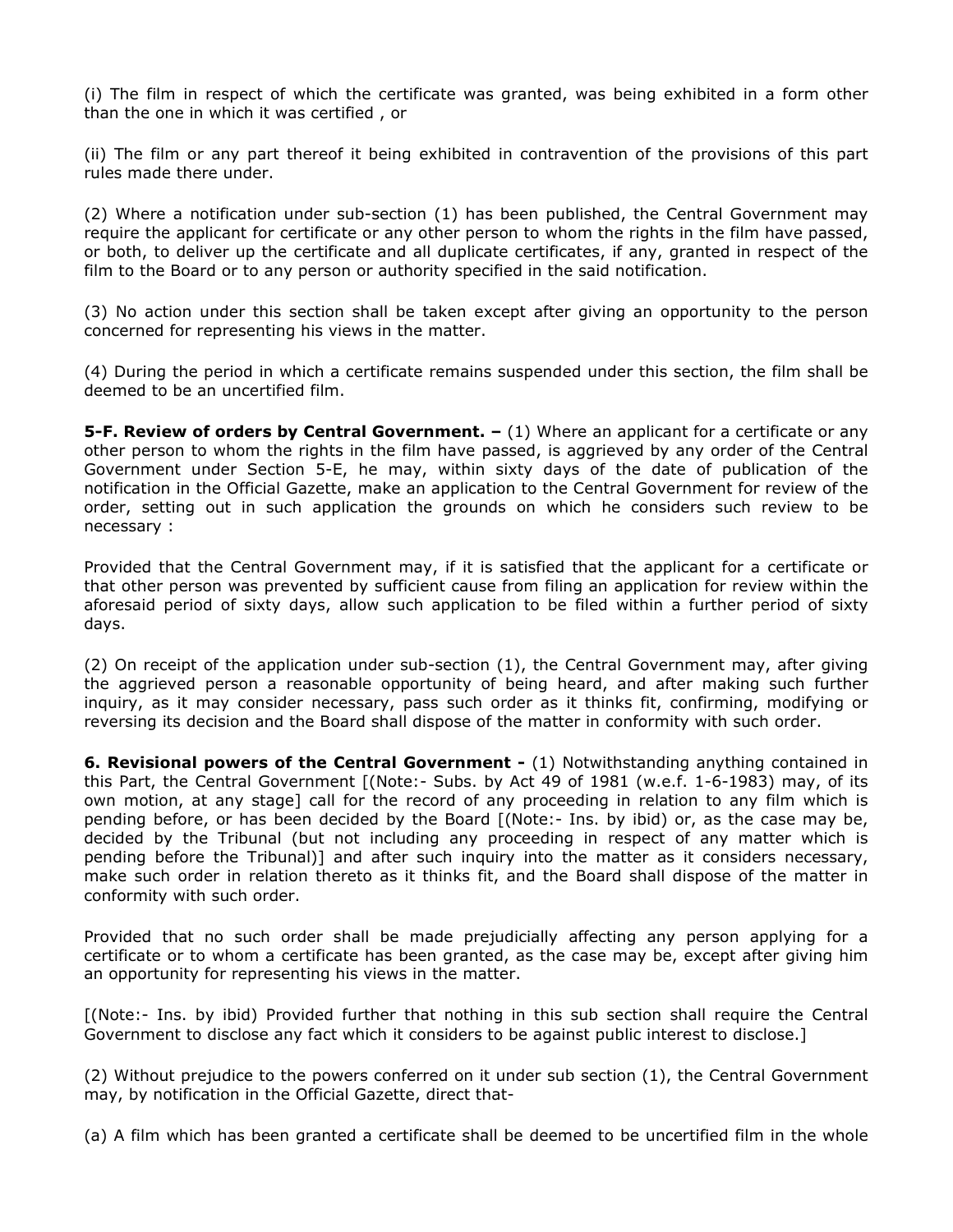or any part of India, or

(b) A film which has been granted a "U" certificate [(Note:- Ins. by ibid) or a "UA" certificate or a "S" certificate] shall be deemed to be a film in respect of which an "A" certificate has been granted, or

(c) The exhibition of any film be suspended for such period as may be specified in the direction.

Provided that no direction issued under clause (c) shall re-main in force for more than two months from the date of the notification.

(3) No action shall be taken under clause (a) or clause (b) of sub section (2) except after giving an opportunity to the person concerned for representing his views in the matter.

(4) During the period in which a film remains suspended under clause (c) of sub section (2), the film shall be deemed to be an uncertified film.

**6-A. Information and documents to be given to distributors and exhibitors with respect to certified films -** Any person who delivers any certified film to any distributor or exhibitor shall, in such manner as may be prescribed, notify to the distributor or exhibitor, as the case may be, the title, the length of the film, the number and the nature of the certificate granted in respect thereof and the conditions, if any, subject to which it has been so granted, and any other particulars respecting the film which may be prescribed.

**7. Penalties for contraventions of this Part -** [(Note:- Subs. by Act 19 of 1953, S.4, for subsection  $(1)$ )  $(1)$  If any person -

(a) Exhibits or permits to be exhibited in any place-

(i) Any film other than a film which has been certified by the Board as suitable for unrestricted public exhibition or for public exhibition restricted to adults [(Note:- Ins. by Act 49 of 1981 (w.e.f. 1-6-1983) or to members of any profession or any class of persons) and which, when exhibited, displays the prescribed mark of the Board and has not been altered or tampered with in any way since such mark was affixed thereto.

(ii) Any film, which has been certified by the Board a suitable for public exhibition restricted to adults, to any person who is not an adult, (Note:- Omitted by abed).

(iia) [(Note:- Ins. by Act 49 of 1981 (w.e.f. 1-6-1983) any film which has been certified by the Board as suitable for public exhibition restricted to any profession or class or persons, to a person who is not a member of such profession or who is not a member of such class, or )

(a) Without lawful authority (the burden of proving which shall be on him), alters or tampers with in any way any film after it has been certified, or

(b) Fails to comply with the provision contained in Section 6-A or with any order made by the Central Government or by the Board in the exercise of any of the powers or functions conferred on it by this Act or the rules made there under.

[(Note:- Subs. by Act 56 of 1984) he shall be punishable with imprisonment for a term which may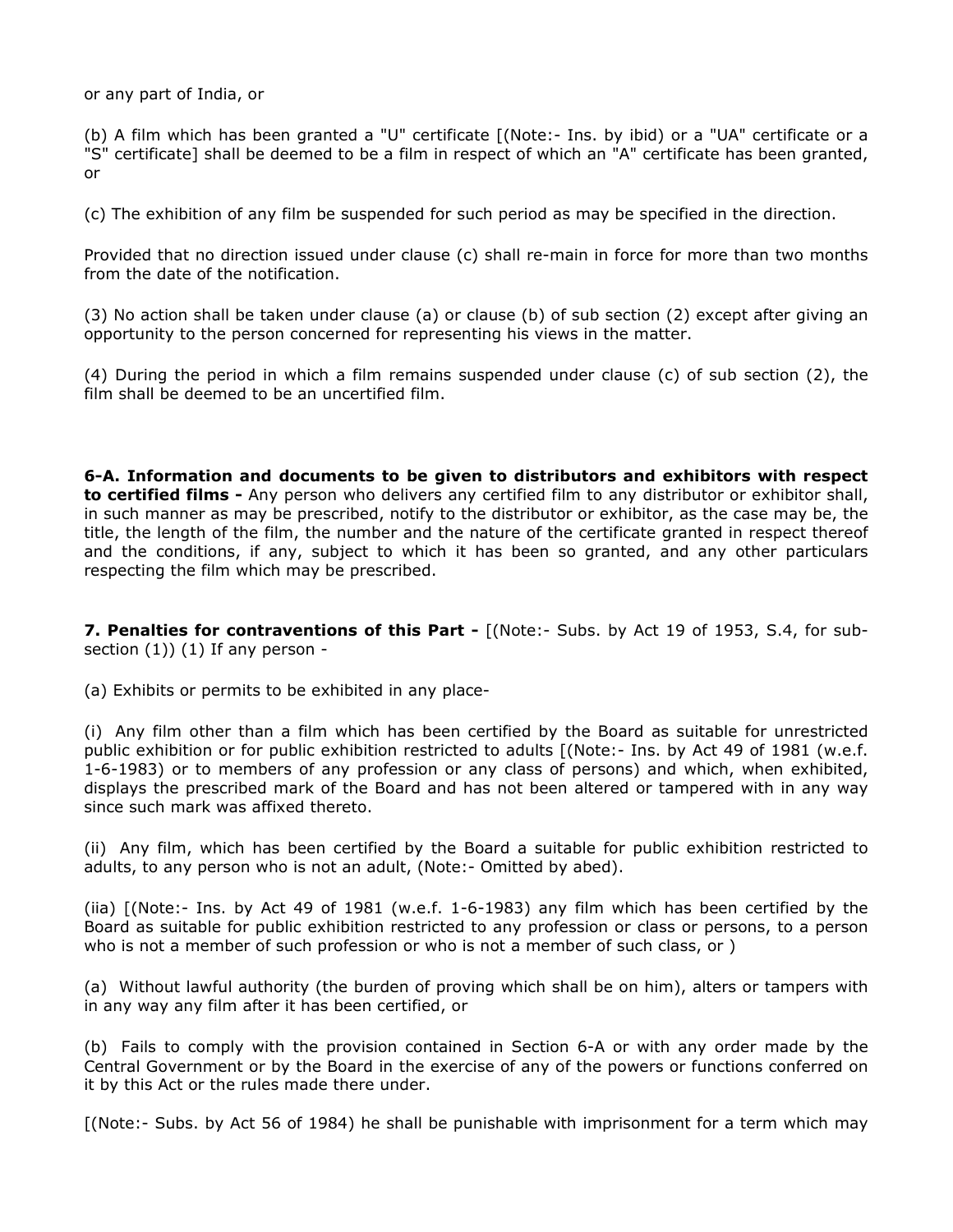extend to three years, or with fine which may extend to one lakh rupees, or with both, and in the case of a continuing offence with a further fine which may extend to twenty thousand rupees for each day during which the offence continues:

Provided that a person who exhibits or permits to be exhibited in any place a video film in contravention of the provisions of sub clause (I) of clause (a) shall be punishable with imprisonment for a term which shall not be less than three months, but which may extend to three years and with fine which shall not be less than twenty thousand rupees, but which may extend to one lakh rupees, and in the case of a continuing offence with a further fine which may extend to twenty thousand rupees for each day during which the offence continues.

Provided further that a court may, for adequate and special reasons to be mentioned in the judgment, impose a sentence of imprisonment for a term of less than three months, or a fine of less than twenty thousand rupees.]

[(Note:- Subs. by Act 49 of 1981 (w.e.f. 1-6-1983) Provided [(Note:- Ins. by ibid) further] that notwithstanding anything contained in section 29 of the code of Criminal Procedure, 1973 (2 of 1974), it shall be lawful for any Metropolitan Magistrate, or any Judicial Magistrate of the first class specially empowered by the State Government in this behalf, to pass a sentence of fine exceeding five thousand rupees on any person convicted of any offence punishable under this part.

[(Note:- Subs. by ibid) Provided also] no distributor or exhibitor or owner or employee of a cinema house shall be liable to punishment for contravention of any condition of endorsement of caution on a film as "UA" under this part.]

(2) If any person is convicted of an offence punishable under this section committed by him in respect of any film, the convicting court may further direct that the film shall be forfeited to the Government.

(3) The exhibition of a film, in respect of which an "A" certificate [(Note:- Ins. by Act 49 of 1981 (w.e.f. 1-6-1983) or a "S" certificate or a "UA" certificate] has been granted, to children below the age of three years accompanying their parents or guardians shall not be deemed to be an office within the meaning of this section.

**7-A. Power of seizure-** (1) Where a film in respect of which no certificate has been granted under this Act is exhibited, or a film certified as suitable for public exhibition restricted to adults is exhibited to any person who is not an adult or a film is exhibited in contravention of any of the other provisions contained in this Act or of any order made by the Central Government, [the Tribunal (Note:- Ins. by Act 49 of 1981 (w.e.f. 1-6-1983)] or the Board in the exercise of any of the powers conferred on it, any public officer may, (Note:- Omitted by abid) enter any place in which he has reason to believe that the film has been or is being or is likely to be exhibited, search it and seize the film.

(2) All searches under this Act shall be carried out in accordance with the provisions of the (Code of Criminal Procedure, 1973) ( 2 of 1974) relating to searches.

**7-B. Delegation of powers by Board -** [(Note:- Original S. 7-B, renumbered as sub-section (1) by Act 49 of 1981 (w.e.f. 1-6-1983) (1)] The Central Government may, by general or special order, direct that any power, authority or jurisdiction exercisable by the Board under this Act shall [in relation to the certification of the films under this Part (Note:- Subs. by Act 49 of 1981 (w.e.f. 1-6- 1983)] and subject to such conditions, if any, as may be specified in the order, be exercisable also by the Chairman or any other member of the Board, and anything done r action taken by the Chairman or other member specified in the order shall be deemed to be a thing done or action taken by the Board.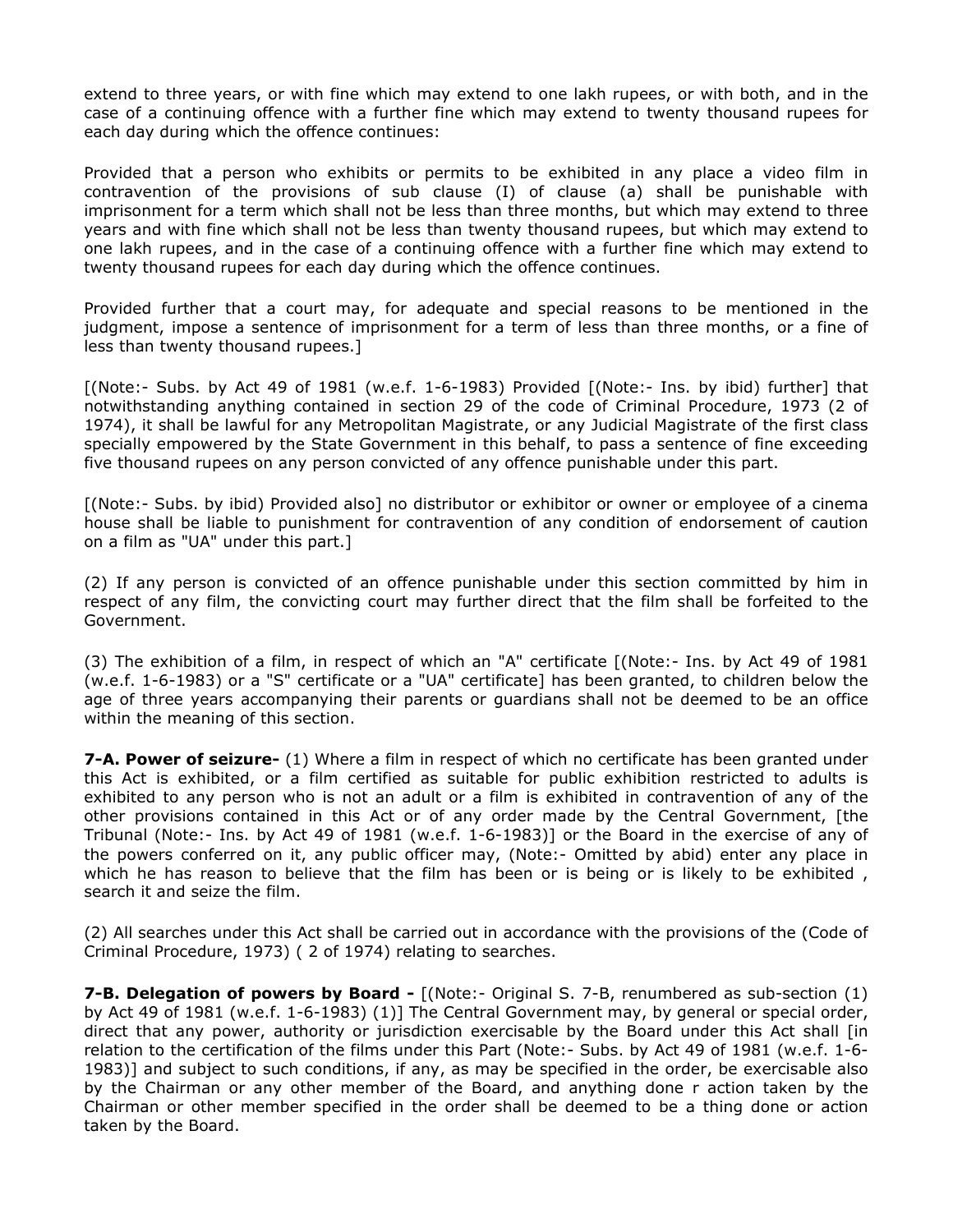(2) (Note:- Ins. by ibid) The Central Government may, by order and subject to such conditions and restrictions as may be prescribed, authorise the regional officers to issue provisional certificates.

**7–C. Power to direct exhibition of films for examination -** For the purpose of exercising any of the powers conferred on it by this Act, the Central Government, the Tribunal (Note:- Ins. by ibid)] or the Board may require any film to be exhibited before it or before any persons or authority (Note:- Subs. by Act 49 of 1981 (w.e.f. 1-6-1983) specified by it in this behalf.

**7-D. Vacancies, etc., not to invalidate proceeding -** No act or proceeding of [the Tribuna (Note:- Ins. by ibid)] the Board or of any advisory panel shall be deemed to be invalid by reason only of a vacancy in, or any defect in the constitution of [the Tribuna (Note:- Ins. by ibid)] the Board or panel, as the case may be.

**7-E. Members of the Board and advisory panels to be public servants -** All members of the [the Tribunal, (Note:- Ins. by ibid)] the Board and of any advisory panel shall, when acting or purporting to act in pursuance of any of the provisions of this Act, be deemed to be public servants within the meaning of Section 21 of the Indian Penal Code (45 of 1860).

**7-F. Bar of legal proceedings -** No suit or other legal proceeding shall lie against the Central Government, [the Tribunal, (Note:- Ins. by ibid)] the Board, advisory panel or any officer or member of the Central Government, [the Tribunal, (Note:- Ins. by ibid)] the Board or advisory panel, as the case may be, in respect of anything which is in good faith done or intended to be done under this Act.]

**8. Power to make rules -** (1) The Central Government may, by notification in the Official Gazette, make rules for the purpose of carrying into effect the provisions of this Part.

(2) [(Note:- Subs. by Act 49 of 1981 (w.e.f. 1-6-1983) In particular, and without prejudice to the generality of the foregoing power, rules made under this section may provide for-

(a) The allowance or fees payable to the members of the Board.

(b) The terms an conditions of service of the members of the Board.

(c) The manner of making an application to the Board for a certificate and the manner in which a film has to be examined by the Board and the fees to be levied therefore.

(d) The association of regional officers in the examination of films, the conditions and restrictions subject to which regional officers may be authorised under Section 7-B to issue provisional certificates and the period of validity of such certificates.

(e) The manner in which the Board may consult any advisory panel in respect of any film.

(f) The allowance or fees payable to the members of advisory panel

- (g) The marking of the films
- (h) The allowances or fees payable to the members of the Tribunal
- (i) The powers and duties of the Secretary to, and other employee of, the Tribunal.

(j) The other terms and conditions of service of the Chairman and members of, and the Secretary to, and other employees of, the Tribunal

(k) The fees payable by the appellant to the Tribunal in respect of an appeal;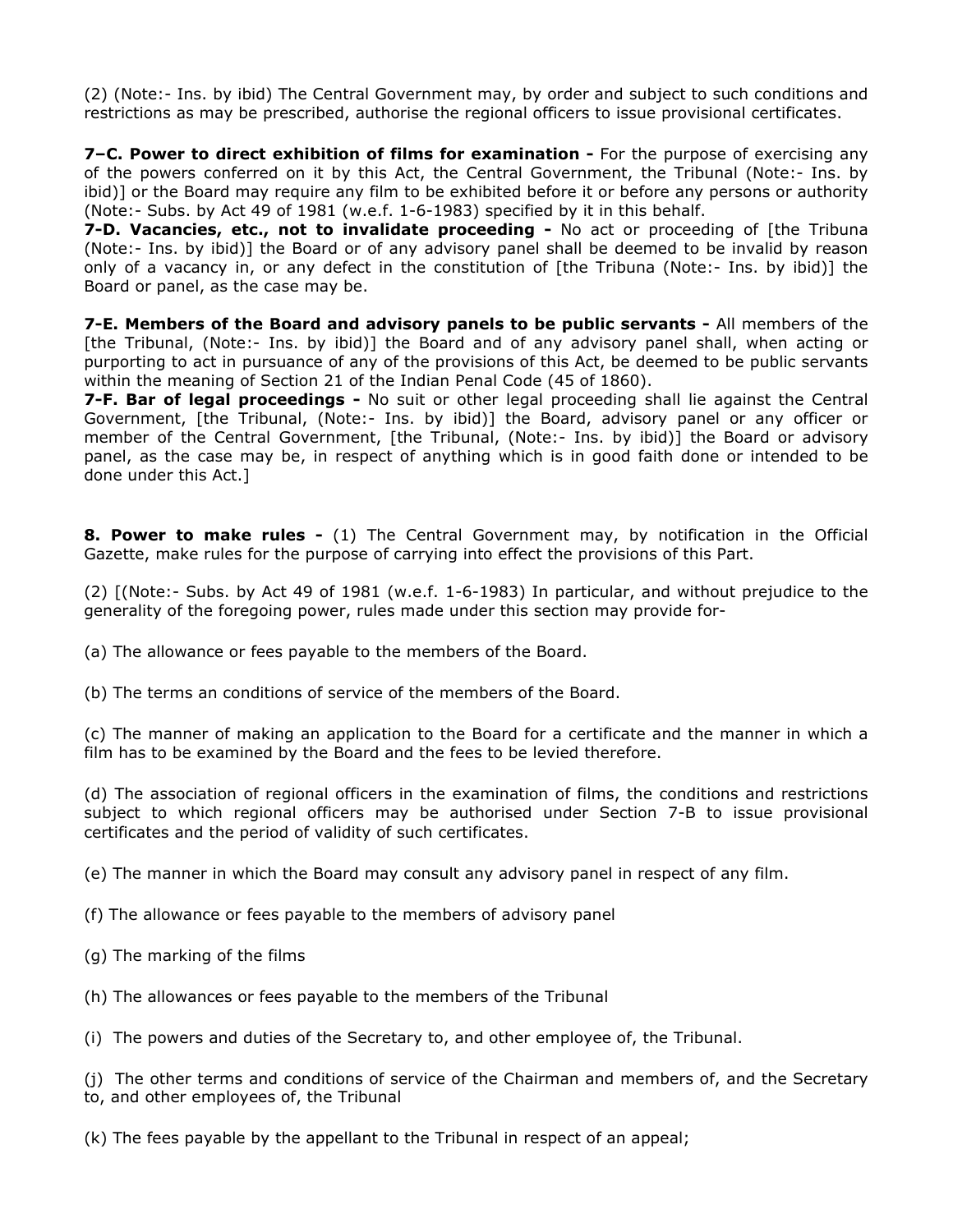(l) The conditions (including conditions relating to the length of films in general or any class of films, in particular) subject to which any certificate may be granted, or the circumstances in which any certificate shall be refused.

(m) Any other matter which is required to be or may be prescribed.]

(3) [(Note:- Subs. by Act 25 of 1973) Every rule made by the Central Government under this Part shall be laid, as soon as may be after it is made, before each House of Parliament, while it is in session , for total period of thirty days which may be comprise in one session or in two or more successive sessions, and if, before the expiry of the session immediately following the session or the successive sessions aforesaid, both Houses agree in making any modification in the rule or both Houses agree that the rule should not be made, the rule shall, thereafter, have effect only in such modified form or be of no effect, as the case may be so however, that any such modification or annulment shall be without prejudice to the validity of anything previously done under that rule.]

**9. Power to exempt -** The Central Government may, by order in writing exempt, subject to such conditions and restrictions, if any, as it may impose, the exhibition of any film or class of films from any of the provisions of this Part or of any rules made there under.

**Note -** For exemption, see note in the appendix.

**10. Cinematograph exhibitions to be licensed -** Save as otherwise provided in this Part, no person shall give an exhibition by means of a cinematograph elsewhere that in a place licensed under this Part or otherwise than in compliance with any conditions and restrictions imposed by such liecnes.

11. Licensing authority - The authority having power to grant licences under this Part (hereinafter referred to as the licensing authority) shall be the district magistrate.

Provided that the State Government may, by notification in the Official Gazette, constitute, for the whole or any part of a [(Note:- Subs. by Act 58 of 1960, S.3 and Sch. II, for "Part C State") Union territory], such other authority as it may specify in the notification to be the licensing authority for the purposes of this Part.

**12. Restrictions on powers of licensing authority -** (1) The licensing authority shall not grant a licence under this Part, unless it is satisfied that-

(a) The rules made under this Part have been substantially complied with, and

(b) Adequate precautions have been taken in the place, in respect of which the licence is to be given, to provide for the safety of persons attending exhibitions therein.

(2) Subject to the foregoing provisions of this section and to the control of the State Government, the licensing authority may grant licence under this Part to such persons s that authority thinks fit an on such terms and conditions and subject to such restrictions as it may determine.

(3) Any person aggrieved by the decision a licensing authority refusing to grant a licence under this Part may, within such time as may be prescribed, appeal to the State Government or to such officer as the State Government may speicfy in this behalf and the State Government or the officer, as the case may be, may make such order in the case as it or he thinks fit.

(4) The Central Government may, form time to time, issue directions to licensees generally or to any licensee in particular for the purpose of regulating the exhibition of any film or class of films,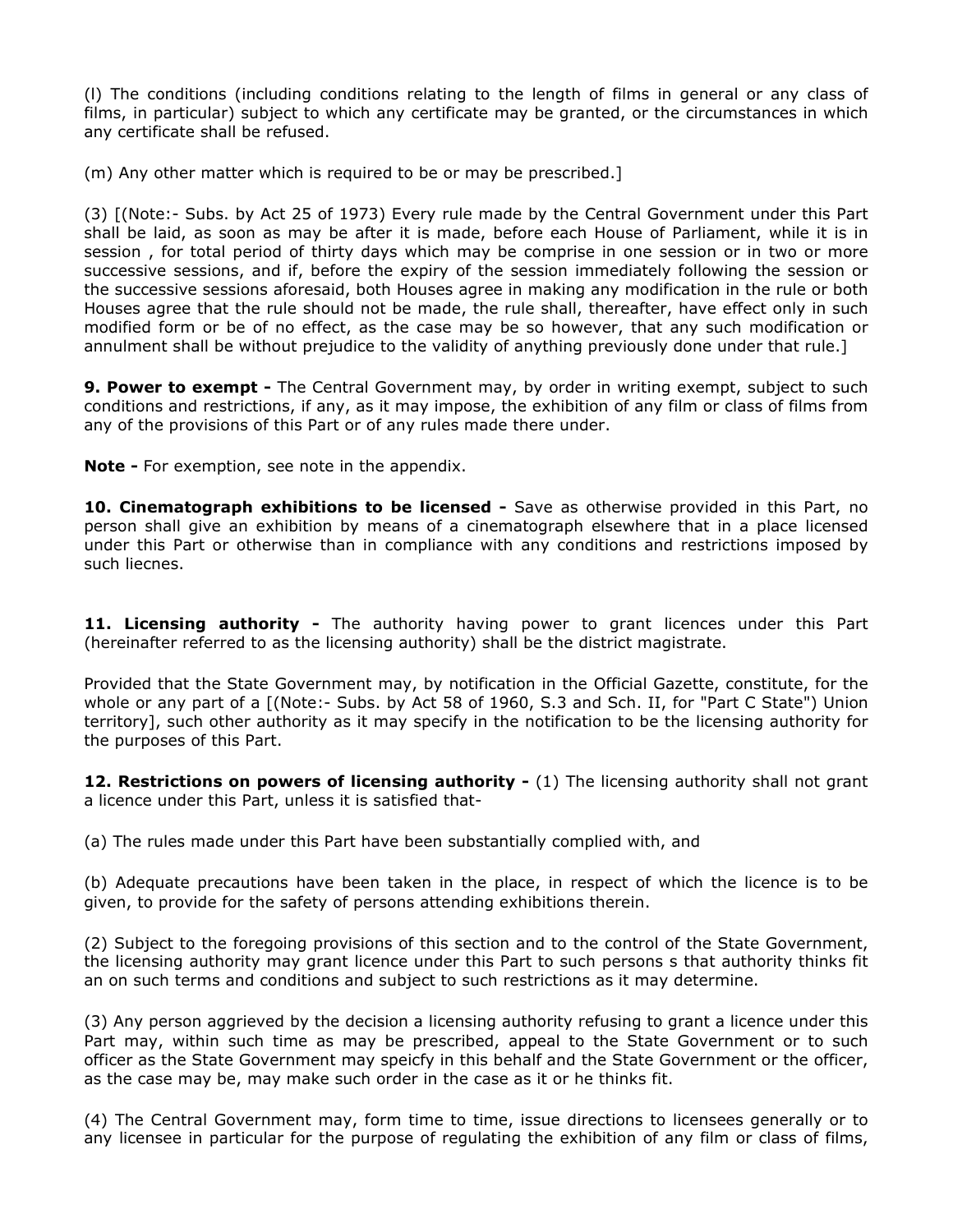so that scientific films, films intended for educational purposes, films dealing with news and current events, documentary films or indigenous films secure and adequate opportunity of being exhibited, and where any such directions have been issued those directions shall be deemed to be additional conditions and restrictions subject to which the licence has been granted.

## **Notes**

The exprssion "may" used in sub section (2) cannot be read as "shall" Tajdin Facerbhai v. Union Territory of Goa, AIR 1965 Goa 158.

If the licensing authority does not surrender its own judgement to the Government it is entitled in law to give weight to the opinion of the Government. Tajdin Facerbhai v. Union Territory of Goa, AIR 1965 Goa 158.

Where the appellant authority without passing any written order directed the Distrcit Magistrate to inform the petitioner that it was not possible to grant the licene as various directs were found under Cinematograph Rules, the order was fit to be set aside and a direction ws given to the Government to dispose of the appeal as per law. Tajdin Facerbhai v. Union Territory of Goa, AIR 1971 Goa 27.

The final order which the appellate passes in appeal is a quasi-judicial order. When it is a quasijudicial order it must be a speaking order. Reasons must be given by the appellate authority for allowing or dismissing the appeal. Tajdin Facerbhai v. Union Territory of Goa, AIR 1971 Goa 27.

During the pendency of an application under sub section (3) of Section 12 a writ petition is maintainable. Tajdin Facerbhai v. Union Territory of Goa, AIR 1967 Goa158.

**13. Power of Central Government or local authority to suspend exhibition of films in certain cases -** (1) The Lieutenant- Governor or, as the case may be, the Chief Commissioner, in respect of the [(Note:- Subs. by Act 58 of 1960, S.3 and Sch. II, for "whole Part C State or any part thereof) whole or any part of a Union territory], and the district magistrate in respect of the district within his jurisdiction, any, if he is of opinion that any film which is being publicly exhibited is likely to cause a breach of the peace, by order, suspend the exhibition of the film and during such suspension the film shall be deemed to be an uncertified film in the State, part or district, as the case may be.

(2) Where an order under sub section 91)has been issued by the Chief Commissioner or a district magistrate, as the case may be a copy thereof, together with a statement of reasons therefore, shall forthwith be forwarded by the person making the same to the Central Government, and the Central Government may either confirm or discharge the order.

(3) An order made under this section shall remain in tore for a period of two months from the date thereof, but the Central Government may, if it is of opinion that the order should continue in force, direct that the period of suspension shall be extended by such further period as it thinks fit.

### **Notes**

Sections 13 to 17 do not envisage giving of an opportunity to the applicant for licence to explain his stand in respect of the grounds on which the licensing authority has made up his m**14. Penalties for contravention of this Part - If the owner of person in charge of a cinematograph** uses the same or allows it to be used, or if he owner or occupier of any place permits that place to be used in contravention of the provision of this Part or of the rules made there under, or of the condition and restrictions upon or subject to which any licence has been granted under this Part, he shall be punishable with fine which may extend to one thousand d rupees and, in the case of a